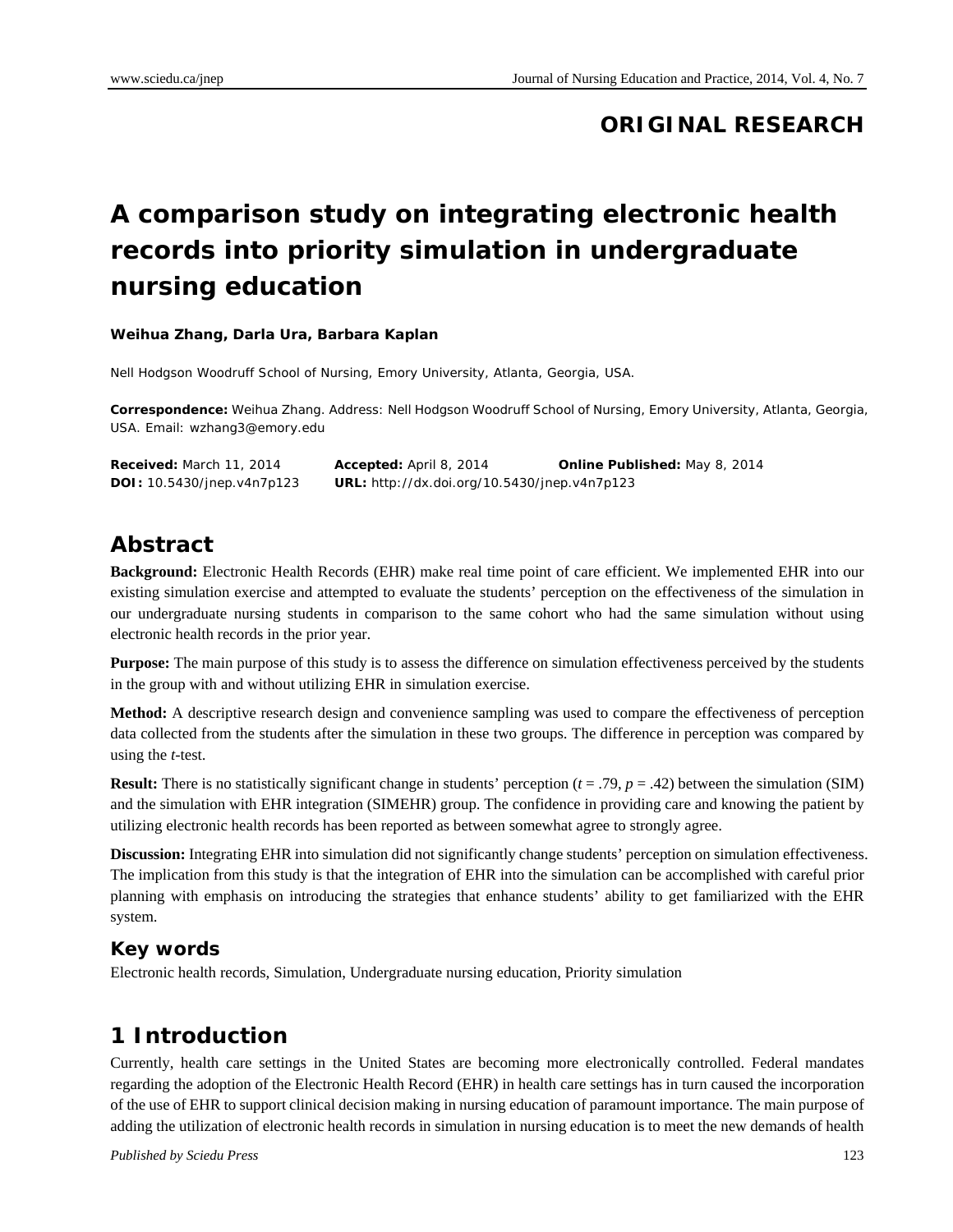care for the U.S. population in the 21st century and to fulfill the requirements as set forth through the implementation of the Affordable Care Act. Prioritizing nursing management is critical in nursing practice and is a particular challenge to effectively teach to nursing students. With each nurse having more than one patient at any given time, prioritizing the care can be pivotal to patient outcome. We have been conducting a nursing prioritizing simulation over the last few years without accessing electronic health records. This critical decision on prioritizing is based on available information that helps nurses to know the patient and determining what needs to be done first [1]. With the Federal mandates and electronic health records now readily available in hospital settings, we recognized the need to train nursing students to be comfortable navigating and obtaining pertinent information prior to graduation. Training nurses to be confident in navigating EHR systems and providing quality and safe care while prioritizing nursing care is one of the essentials of nursing education proposed by the American Association of Colleges of Nursing  $^{[2]}$ . Therefore, we added the electronic health records access prior to and during our existing nursing prioritizing simulation. The purpose of this manuscript is to evaluate nursing students' perception of simulation effectiveness comparing with the prior simulation group using traditional hard chart to access patient's information to the current group using the electronic chart to access patient's information. The intention of reporting the procedures and findings is specific to the university and is not intended to be generalized beyond this institution.

### **2 Literature review**

#### **2.1 Electronic Health Records**

The emphasis on using EHR has been intensified as it is now a federal mandate in the U.S. <sup>[3]</sup>. According to this mandate, all health care facilities must replace traditional paper charting with EHR in order to receive full reimbursement for the services provided by the year 2015<sup>[4, 5]</sup>. The Office of the National Coordinator (ONC) for Health Information Technology reported that more and more providers and hospitals nationwide understand why electronic health record (EHR) adoption and achieving meaningful use is critical to improving patient care. Since the EHR Incentive Programs began in January,  $2011$  [6], 54 percent of the Medicare- and Medicaid-eligible professionals had registered for the meaningful use incentive program as of August 2012<sup>[7]</sup>. Due to this mandate, it is anticipated that most nursing students will step into the clinical practices where EHRs are utilized.

#### **2.2 Utilizing EHR in nursing education and QSEN**

To ensure the students are prepared to enter this technology rich working environment, our school has adopted the use of an EHR into the undergraduate nursing program. It is essential that the curriculum meet nursing accreditation regarding the adoption of informatics as well as QSEN (Quality and Safety Education for Nurses) competency standards regarding the delivery of safe, efficient, and quality care <sup>[8, 9]</sup>. Training nurses to be confident in navigating EHR system and provide quality and safe care at the point of care is one of the essentials in nursing education proposed by the American Association of Colleges of Nursing  $^{[2]}$ . The objective of point of care (POC) is for nurses to retrieve patient data and document at the bedside. Research has shown that POC documentation is more accurate and enhances continuity and safety for the patient  $[10-12]$ . In our new pedagogy, students will learn in the context of nursing processes in a simulated (SIM) environment using the electronic health records (EHR) to provide quality and safety patient care in a real-world setting (SIMEHR). In addition learning how to document in the EHR, students will learn essential skills for discerning data, the value of accurate documentation and how their interaction with the EHR impacts the care team as a whole.

## **3 Method**

#### **3.1 Sample**

A descriptive research study design and convenience sampling were used to compare students on effectiveness perception. The study spanned a 2-year time period with all senior nursing students in the final semester of the nursing program. The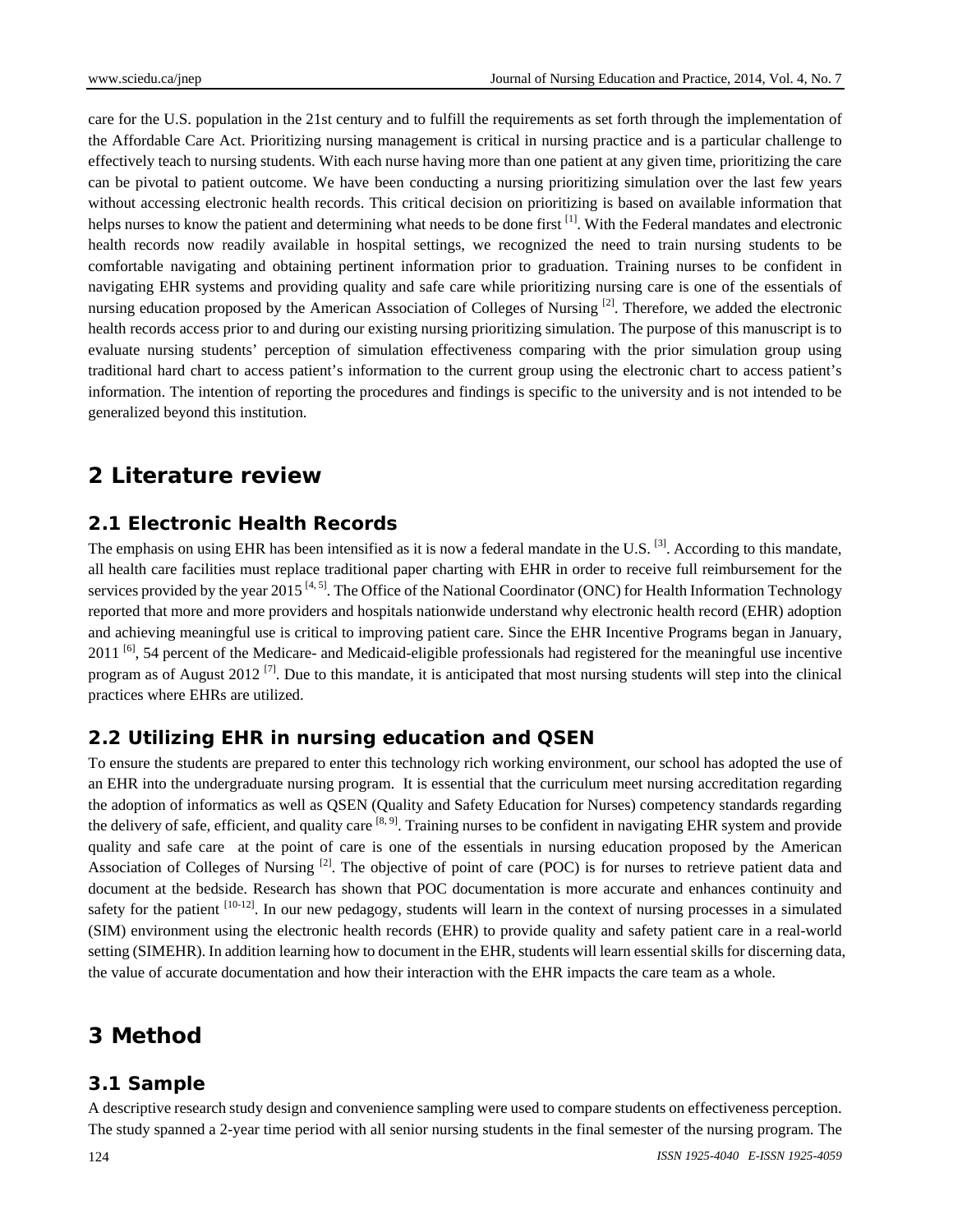prior year students in the simulation group (SIM) used a teacher made paper chart at the patient's bedside  $(n = 99)$  and the following year senior students were in the simulation with EHR access (SIMEHR) group ( $n = 110$ ).

#### **3.2 Instrument**

METI (Medical Education Technologies Inc) simulation effectiveness tool was used for the students post simulation. METI contains a 13-item 3-point ordinal scale instrument. Two subscales, "confidence" and "learning" were noted with Cronbach's alpha of .88 (confidence) and .87 (learning) has been reported by the author  $^{[13]}$ . The same instrument was used for both years with an exception that two extra questions related to evaluation on integration of EHR to current simulation for the SIMEHR group were added.

#### **3.3 Procedure**

Students participated in the nursing prioritizing simulation in pairs. The assessment component includes but is not limited to listening to nurse's change of shift report, reviewing the patient's chart (either a teacher made paper chart at the patient's bedside – previous group versus the EHR – current group), and bedside physical assessment of the patients. Students are then required to care for the three simulated patients. The simulation was designed for students to assess the condition of three simulated patients and to come up with the decisions on delegating, implementing, and continuously evaluating the appropriateness of the care provided to the patients. The three patients are: (1) abdominal aortic aneurysm (AAA) with impending rupture, (2) lower gastrointestinal bleeding with sudden active bleeding, and (3) a diabetic patient experiencing hypoglycemia. The simulation allows two students to practice prioritizing and delegating skills when planning for anticipated patient needs as well as when dealing with unexpected events. During the exercise, both AAA and GI bleeder developed hypotension, tachycardia, and tachypnea. Other accompanied symptoms including severe and persistent abdominal pain for the AAA patient and severe dizziness for the GI bleeding patient. The third patient received insulin injection due to her elevated morning glucose level. However, she was not able to eat and developed symptoms associated with hypoglycemic shock. The simulation provided students some opportunities to practice their critical thinking skills by identification of knowledge gaps, setting priorities, accurately assessing needs, re-evaluating plans and providing interventions as needed. They are expected to correctly identify nursing actions and modify the nursing plan as the patient condition changes. In addition to the above mentioned exercise, the SIMEHR group is required to utilize electronic health records to gather necessary information and thoughtfully analyze findings to plan care strategically. This simulation was the first time that students used the newly purchased EHR system. The students were required to review a "scavenger hunt"- a game designed to help students to find contents such as "x-ray report", "complete blood counts", "glucose level", "vital signs", and others, which is prepared by the manufacturer prior to their simulation time in order to familiarize them with the system components. The link for the scavenger hunt was posted on the Blackboard course website. Other strategies are integral to the success of implementing the EHR into simulation program was for it to be "live" and to reflect the actual date and time that the students would participate in the simulation. Therefore, faculty worked with the EHR liaison from the vendor to ensure each student group would have accurate access to the scheduled time for participation in the "real-time" simulation.

In addition, these students could access the EHR of the three designated patients prior to the simulation as well as during the simulation allowing them to analyze medications and lab results in real time. Debriefing was conducted after the simulation led by the faculty member who conducted and observed the simulation. At the end of the simulation, students were asked to complete a simulation effectiveness perception survey.

## **4 Results**

#### **4.1 Demographic characteristics**

The demographic characteristics are comparable between the two groups (see Table 1). The mean age for the SIM group was 27.6 years old and the mean age for the SIMEHR group was 26.3. Most students are female in both groups. There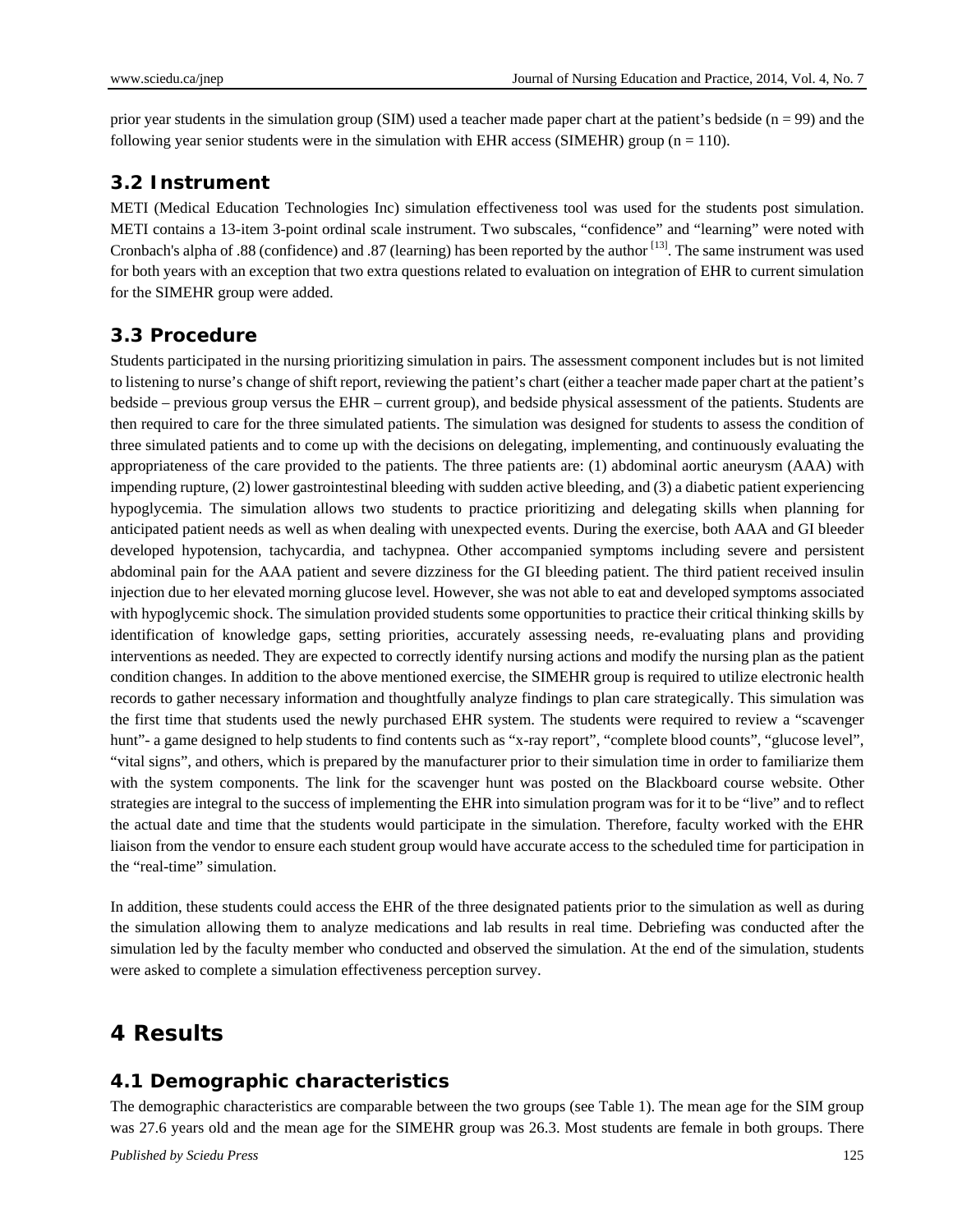were 55.6% Caucasians, 18.2% Black, 5% Hispanic and 8.1% Asian in SIM group and 45.5% Caucasians, 21.8% Black, 2.7% Hispanic, and 9.1% Asian in the SIMEHR group.

| <b>Students</b> |             | $SIM Group (N = 99)$ |       | <b>SIMEHR Group</b> $(N = 110)$ |  |
|-----------------|-------------|----------------------|-------|---------------------------------|--|
| Age             | Range       | Mean $(SD)$          | Range | Mean $(SD)$                     |  |
|                 | $22 - 54$   | 27.6(6.8)            | 21-45 | 26.3(5.3)                       |  |
|                 | $\mathbf N$ | $\frac{0}{0}$        | N     | $\frac{0}{0}$                   |  |
| Gender          |             |                      |       |                                 |  |
| Male            | 6           | 6.0                  | 15    | 13.6                            |  |
| Female          | 93          | 93.9                 | 95    | 96.4                            |  |
| Race            |             |                      |       |                                 |  |
| White           | 55          | 55.6                 | 50    | 45.5                            |  |
| Black           | 18          | 18.2                 | 24    | 21.8                            |  |
| Hispanic        | 5           | 5.1                  | 3     | 2.7                             |  |
| Asian           | 8           | 8.1                  | 10    | 9.1                             |  |
| Others          | 13          | 13.1                 | 23    | 21                              |  |

**Table 1.** Demographic Characteristic of 2011 and 2012 Group

### **4.2 Data analysis**

The evaluation of effectiveness was based on students' responses to the learning experience by using a short METI survey online by the students attended the simulation at our school. Survey results were tabulated to validate the value of utilizing an SIMEHR within the curriculum at our institution. Both group's effectiveness perception survey were examined for outliers and assessed for the assumption of normality using skew and kurtosis. The two sets of data have normal distribution. All statistical analyses were performed using the Statistical Package for Social Sciences (SPSS) software.

We used the total score of the first 13 questions (same questions used for both years) and found no significant difference (*t*  $=$  .79,  $p = .42$ ) between the SIM and the SIMEHR group (see Table 2). The total score of the first 13 questions was 34.07 in 2013 class and 33.42 in 2012 class with 106 out of 110 responded to the survey in 2013 vs. only 36 out of 99 students responded to the survey in 2012. Fewer participants for the 2012 survey could be the result of 1) the participation of online survey was not mandatory and 2) missing date from the blackboard if it is not downloaded the same year. We accessed 2012 survey on the blackboard in year 2013.

We added two items related to using electronic health records in addition to METI to the 2013 class. The first question was: "My ability of providing care to my patients was enhanced by obtaining information retrieved from electronic health records;" and the second question was: "My confidence in providing care to my patients was increased by utilizing electronic health records." The average score on these two questions were 2.22 and 2.18 (with "0" don't agree and "3" strongly agree with the statement).

**Table 2.** Comparison of SIM group with the SIMEHR group on perceptions of effectiveness of simulation

|                       | <b>Differences</b> |     |      | 95% CI of the difference |            |
|-----------------------|--------------------|-----|------|--------------------------|------------|
|                       |                    | Df  |      | Lower                    | Upper      |
| <b>SIM and SIMEHR</b> | 0.797              | 140 | .427 | .96                      | າ າ ເ<br>ر |

## **5 Discussion/Implications for practice**

Simulations have been widely used in undergraduate nursing education around the world <sup>[14]</sup>. Simulations can reduce students' anxiety level and increase their caring ability in crisis situation [15]. Simulations also have been shown to increase students' confidence in patient care <sup>[16]</sup>. To date, there are no reported studies on incorporating electronic health records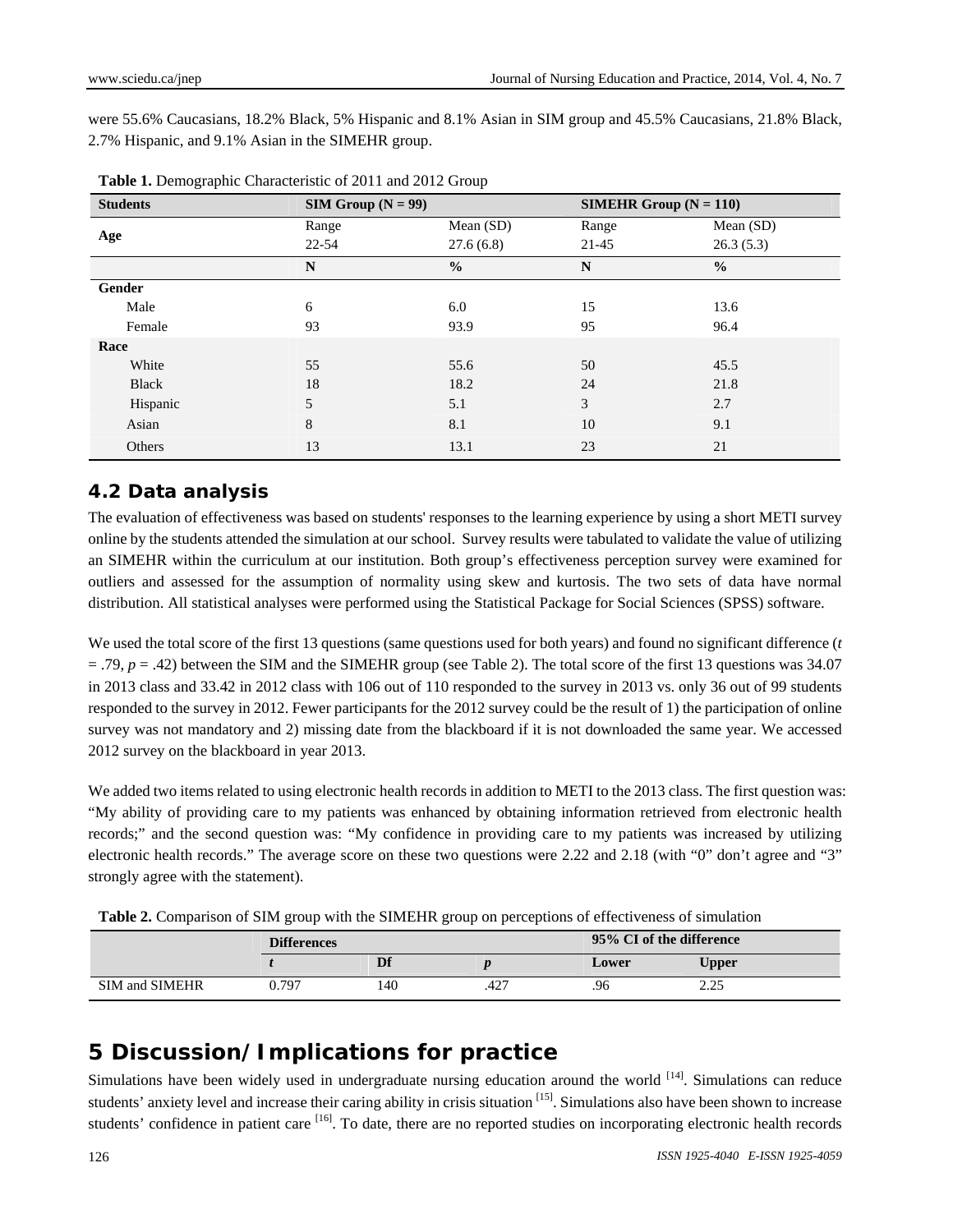into simulations in nursing education. The results of this study indicated that there were no significant changes in students' perception over the effectiveness of the simulation between the group using the paper charting and the group using the electronic medical record. We interpreted these findings positively as the inference is that students did not view the EHR as an impediment for their learning process. This could suggest that while designing simulations in the future we could integrate the EHR with a reasonable expectation of seamless transition for our students. In addition, with neutral student perceptional changes in integration of EHR into the simulation suggests that the transition from utilizing paper chart to electronic chart should be started from early nursing education. From our experience with integrating EHR to the pre-existing simulation, we were able to implement it into our current curriculum successfully with aforementioned proper planning. Other possible reason could be that our students are technologically savvy and made adaptation to the new technology rather smoothly. Positive student comments on their ability and confidence in using the EHR and providing patient care further support this finding.

This study was limited by the instrument selected as it lacked questions regarding the impact of the paper chart in student's confidence or ability to care for the simulated patients in the previous year of the study. Paper charting has been a historic issue with safe and quality health care delivery. In our simulation, we eliminated the possible confusions related to misinterpretation of the handwritten physician's orders, the Medical Administration Record (MAR) and the general diagnosis and plan of care. The PRN order as hand-written on the MAR was frequently overlooked and necessitated the student's making an SBAR (situation, background, assessment and recommendation) call to the "provider" when it was not warranted in our previous simulation while electronic health records were not utilized. The SIMEHR group had no problem in reading or interpreting the chart which could also contribute their increased self-confidence. Future studies shall explore the electronic health records in relation to their self-confidence, decision making ability comparing with those who use the paper chart.

Due to the seamless transition in use of the EHR and the positive research findings, the EHR and simulation integration will be sustained in our undergraduate nursing curriculum. We plan to continue to implement the use of computer technology in existing simulation exercises and to utilize the SIMEHR as a tool to reinforce basic nursing principals and competencies needed for successful passing of NCLEX - RN (National Council Licensure Examination). Electronic health records will enhance patient safety and quality care by making interdisciplinary team members' plan of care transparent to the entire team members. Less iatrogenic errors can be predicted by misinterpretations due to illegible handwritten notes and orders. Patient centered care can be achieved by the care team with high confidence in decision making. Hospital could adopt this pedagogy in training the newly graduated nurses to increase their confidence in delivering effective care to their patients.

### **References**

- [1] Kaplan B, Ura D. Use of multiple patient simulators to enhance prioritizing and delegating skills for senior nursing students. Journal of Nursing Education. 2010; 49(7): 371. PMid:20411859 http://dx.doi.org/10.3928/01484834-20100331-07
- [2] Mailloux CG. Using The Essentials of Baccalaureate Education for Professional Nursing Practice (2008) as a framework for curriculum revision. Journal Professional Nurse. 2011; 27(6): 385-9. PMid:22142915 http://dx.doi.org/10.1016/j.profnurs.2011.04.009
- [3] Blumenthal D, Tavenner M. The "meaningful use" regulation for electronic health records. The New England journal of medicine. 2010; 363(6): 501-4. PMid:20647183 http://dx.doi.org/10.1056/NEJMp1006114
- [4] Mgma Government Affairs Department. The Federal EHR incentive program: achieving 'meaningful use'. MGMA connexion / Medical group Management Association. 2010; 10(8): 14-6.
- [5] Robeznieks A, Lubell J. 'Meaningful use' at last. Regs aim to boost quality, safety and efficiency. Modern healthcare. 2010; 40(1): 4. PMid:20088268
- [6] Centers for Medicare & Medicaid Services. CMS Medicare and Medicaid EHR Incentive Programs: Milestone Timeline. 2012.
- [7] HealthIT.gov. Benefits of Electronic Health Records (EHRs). 2014.